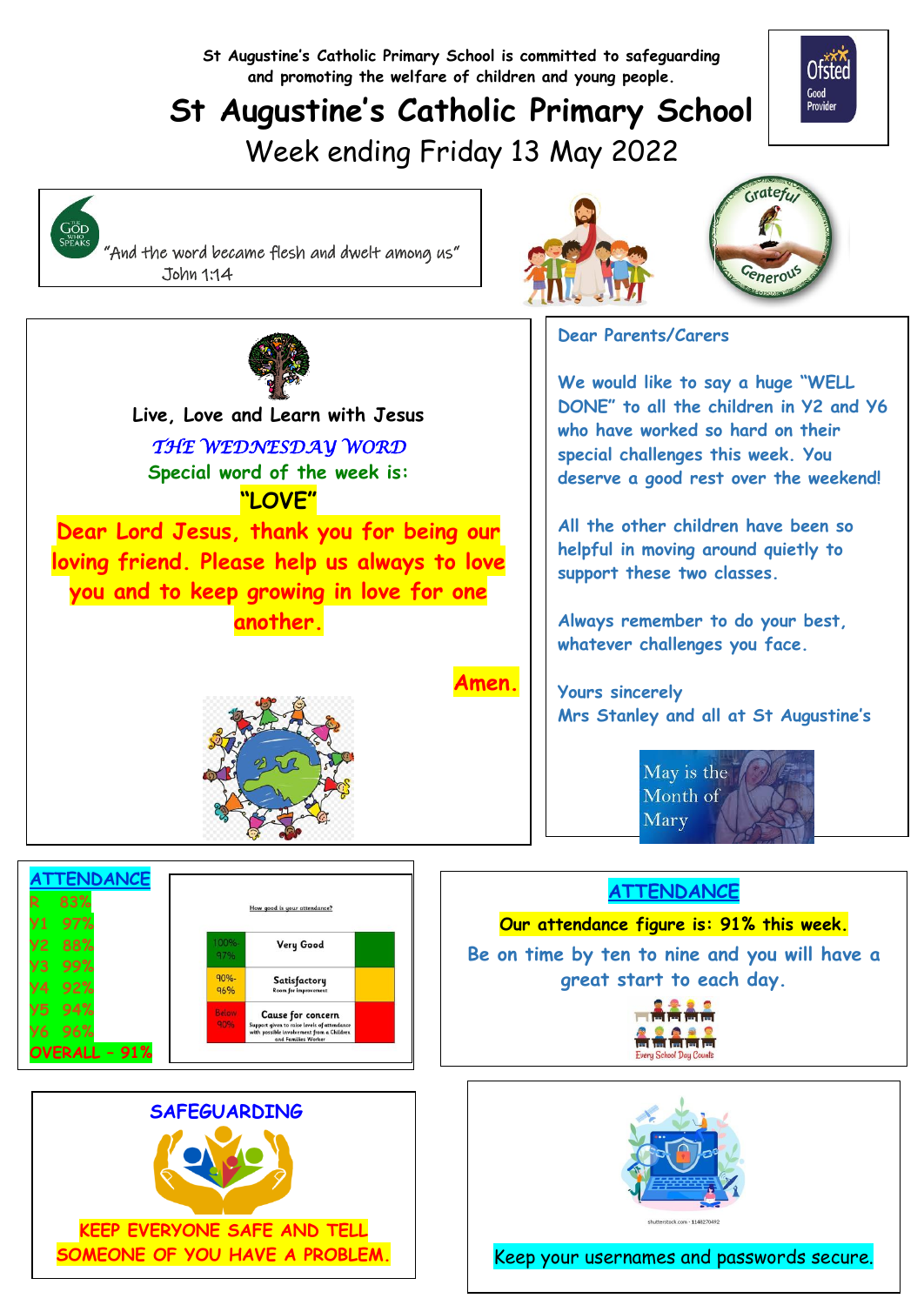# **MESSAGES FROM CLASS TEACHERS**

| <b>CLASS</b>      |                                                                                                                                           | <b>STARS OF THE WEEK</b>     |                       |
|-------------------|-------------------------------------------------------------------------------------------------------------------------------------------|------------------------------|-----------------------|
| Nursery           | This week we have been learning about 'The Hungry Caterpillar'. We know<br>the days of the week and the fruits he had to eat.             | Jonathan Sam                 | Lisa Singh            |
| <b>Reception</b>  | We have been learning in the shoe shop and reading the book 'The Elves<br>and the Shoemaker'. We know how kind they are.                  | Arjun-Veer Singh<br>Randhawa | Oyku Kolanc           |
| <b>Year One</b>   | What a fantastic week we have had in Y1! We have learnt how to count in<br>2's and learnt the names of garden and wild plants.            | Vanesa Boldiova              | <b>Hiyabial Biedu</b> |
| <b>Year Two</b>   | Thank you for returning sponsor forms and monies. You have until 17/05<br>to return them all. Good work on position & movement this week. | <b>Christian Florczak</b>    | Alan Momola           |
| <b>Year Three</b> | We have been working on using interference skills to help find evidence<br>in a text to give us the answers to our questions.             | Satkeerat Sudan              | Nadia Winczura        |
| <b>Year Four</b>  | Excellent learning on worded problems this week. Please return the DT<br>permission slips for tie- dye as soon as possible.               | <b>Teon McDermott-Hicks</b>  | Julia Nguyen          |
| <b>Year Five</b>  | We have been working hard multiplying fractions and exploring the<br>features of playscripts.                                             | Samuel Antalik               | Sebastian Dudi        |
| <b>Year Six</b>   | Wow, Year 6! You have worked so well this week on your assessments this<br>week. I am so proud of you all - well done!                    | THE WHOLE CLSS!              | THE WHOLE CLSS!       |





### **READ WRITE INC LINKS**

#### **PLEASE PRACTISE YOUR PHONICS EVERY DAY.**

#### **YEAR RECEPTION**

https://schools.ruthmiskin.com/training/view/tjy3qqnU/3rz2qbMa <https://schools.ruthmiskin.com/training/view/wesBSLpx/3QjzAGlt> <https://schools.ruthmiskin.com/training/view/OYeHC8DV/oWzey06u> <https://schools.ruthmiskin.com/training/view/a5RC9ppN/Mp62aQj7> <https://schools.ruthmiskin.com/training/view/IoCpK6yE/fLudF9JQ> <https://schools.ruthmiskin.com/training/view/VKAyWpsM/eN1trUC6>

#### **YEAR ONE**

<https://schools.ruthmiskin.com/training/view/tsSROyZK/wx3cIfPJ> <https://schools.ruthmiskin.com/training/view/THnjOOfZ/6Lq6BOoS> <https://schools.ruthmiskin.com/training/view/uqgpqHIK/v8NxpOEl> <https://schools.ruthmiskin.com/training/view/MgVo4wJT/GS2w7238> <https://schools.ruthmiskin.com/training/view/OhV388K2/jCrosumL> <https://schools.ruthmiskin.com/training/view/W6dLSwXe/iuY96tON> <https://schools.ruthmiskin.com/training/view/vAqwPPrK/zBaIsxt3> <https://schools.ruthmiskin.com/training/view/tVO32Sal/WfAN1Mql> <https://schools.ruthmiskin.com/training/view/RlpkMxbs/Ergkb5hE>

#### **YEAR TWO**

<https://schools.ruthmiskin.com/training/view/KrR7MJqg/KQ4w3Jbc> <https://schools.ruthmiskin.com/training/view/XAOV0MLy/lFiBa6SI> <https://schools.ruthmiskin.com/training/view/Kd0Q5xOy/SyTNhgkS> <https://schools.ruthmiskin.com/training/view/sPf1uyA7/ymMshEnJ> <https://schools.ruthmiskin.com/training/view/wbN3Iqr8/qAhvwogf> <https://schools.ruthmiskin.com/training/view/TAkgYJt7/QONpUye8>